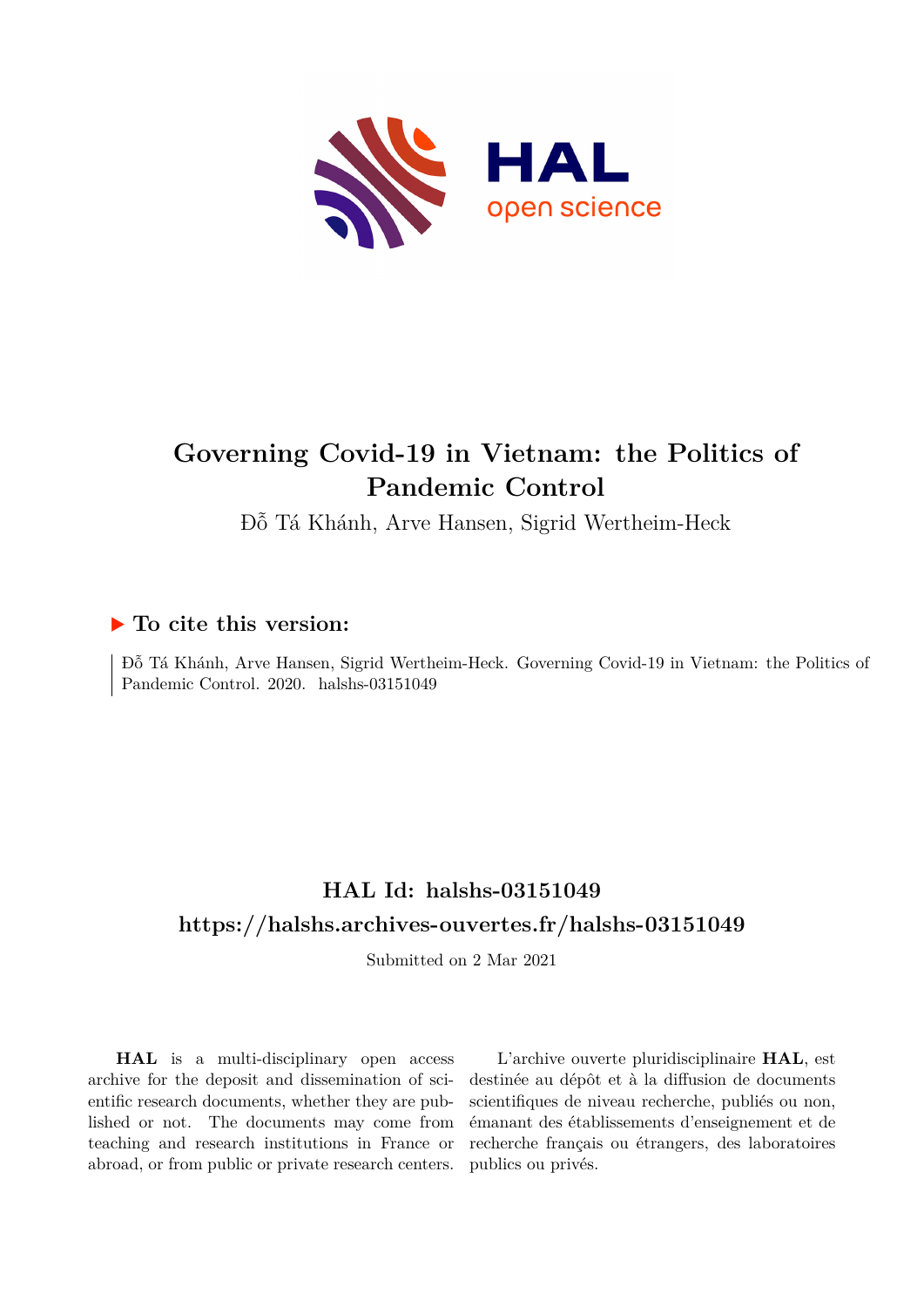



**GOVERNING COVID-19 IN VIETNAM: THE POLITICS OF PANDEMIC CONTROL**

**Đỗ Tá Khánh, Arve Hansen, Sigrid Wertheim-Heck<sup>1</sup>**

**INTRODUCTION**

Vietnam achieved considerable success in combating the Covid-19 pandemic, with a low number of infections and deaths. This success is particularly impressive given the country's limited resources and infrastructure, combined with its border, trade and investment relations with China.

The politics of Vietnam's success story has not received much attention internationally, and when it has, it has tended to focus on negative sides of this story, including intensified restrictions on individuals' freedom of expression. Less attention has been given to the actual politics and policies of pandemic control. This policy brief aims to unpack the political response that contained the spread of the Covid-19 virus, focusing on three main factors of success: response time, political prioritization and political mobilization.

**EVIDENCE AND ANALYSIS** 

#### **Three main success factors**

 $\overline{a}$ 

The politics of Vietnam's success against Covid-19 can be summarised in three main factors. First, response time. The government made quick decisions as soon as the virus threat was clear in China. Second, political prioritization. Top leaders gave high priority to confronting the virus, even at early stages of the pandemic. By deciding to treat the pandemic as a "war against the enemy" and to protect people's health and lives rather than economic interests, the leadership sent a clear message to the public and the political apparatus. Third, political mobilization. The entire colossal political apparatus of Vietnam—from leading government officers to wards, villages and residential quarters—as well as society as a whole, was effectively mobilized to combat the pandemic.

<sup>1</sup>Đỗ Tá Khánh, Institute of European Studies, Vietnam Academy of Social Sciences; Arve Hansen, Centre for Development and the Environment, University of Oslo; Sigrid Wertheim-Heck, Environmental Policy Group, Wageningen University.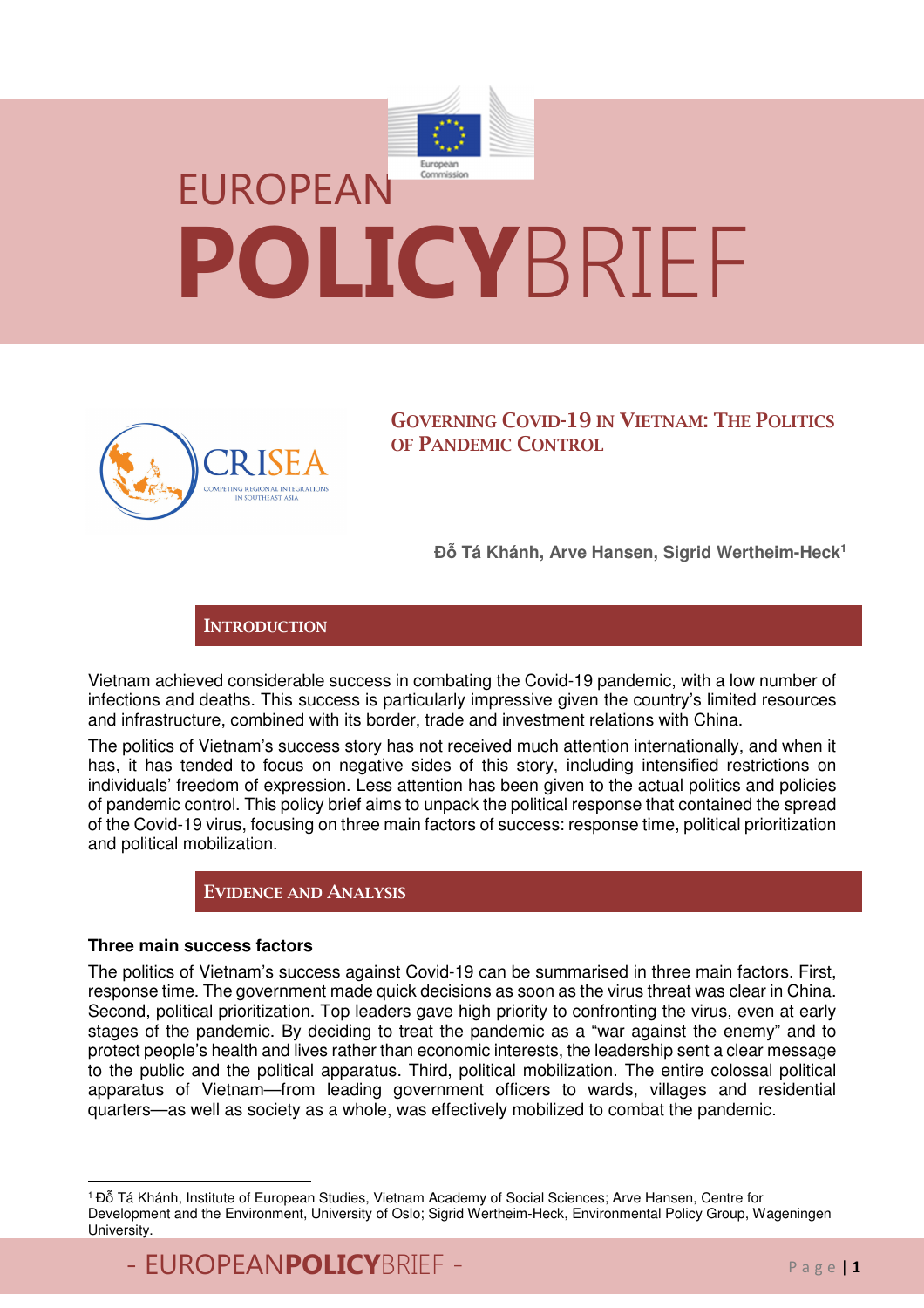#### **Success factor one: Response time**

As soon as the news broke of a new virus in China, Vietnam went into a state of high alert. Previous experience of exposure to infectious disease since 2003, such as Cov-2 (SARS) and H5N1 (Avian Flu), meant the government immediately recognised the virus as a serious threat. On 23 January 2020, the Prime Minister issued an official telegram providing an overview of the impact of the virus on China. The document confirmed that the virus can transmit from human to human and that there was no vaccine or medication to treat it. It instructed the relevant authorities to pay attention to the spread of the virus in China and to check the health of incoming travellers, both at the land border and airports<sup>2</sup>. This illustrates the immediate response of the authorities in putting all government bodies on high alert.

The quick reaction to the pandemic by the central government, including legislation and leadership arrangements, had a strong effect on the political system and on society. Coupled with the high priority given to stopping the spread of the virus, it laid a crucial political foundation for the rest of the fight against the pandemic.

#### **Success factor two: Political prioritization of public health**

On 28 January 2020, the Prime Minister issued Directive No. 05/CT-TTg, which stressed that the prevention of the pandemic must be treated as a "war against the enemy".<sup>3</sup> The wording hinted at previous experiences in dealing with infectious diseases, and indicated that the urgency and seriousness of the pandemic required the involvement of society as a whole.

Drastic measures were immediately taken, including the closure of schools and restrictions and regulations around international travel. Flights connecting with regions struck by the pandemic in China and other countries were stopped. Directive No. 05 also ordered careful checks on passengers' health and preparation of medical infrastructure.

Importantly, the Directive emphasized that: "the whole political system must participate in the prevention and control of the pandemic in order to protect people's health and lives and minimize death caused by the pandemic". This message indicated that priority was given to human health rather than other issues, such as the economy. In fact, official documents disseminated in the early stages of the fight against the pandemic do not mention economic impacts at all. Indeed, the Prime Minister repeatedly reaffirmed that the Government would not follow a policy of trade-offs between the people's health and economic growth. This is striking given the centrality of economic growth as a political priority in Vietnam and the fact that Vietnam is the only major Asian economy apart from China to expect GDP growth in 2020.<sup>4</sup>

These messages from the government reflected a clear 'war rhetoric', indicating that pandemic prevention measures were considered a matter of national security. The use of a 'war' analogy helped mobilise the whole of society to respect the rules and obey the regulations.

Directly after Directive No. 05 was published, the Secretariat of the Central Party Committee issued an official dispatch calling for measures against Covid-19 and the implementation of the Directive.<sup>5</sup> Such dispatches are of great significance, as the Party's top leaders use them to set the direction of policy which the political system has to convert into action. The Secretariat identified control of Covid-19 as an urgent task involving the whole political system, including the Fatherland Front and other mass organisations. It asked the Commission for Communication and Education to direct press agencies to disseminate information on the pandemic to the public. And on 30 January it established a high-ranking task force led by Deputy Prime Minister Vũ Đức Đam, which held meetings twice a day and reported directly to the Prime Minister.

All officials were told to implement the policies against the pandemic. Violations of central and local government policies were punished. A Vice-President of the People's Council of a district in Binh Phuoc province was dismissed after objecting to a health check at a public checkpoint in the

l

<sup>2</sup> Prime Minister, official telegram No. 121, dated 23 January 2020, 'Official telegraph on the prevention and against the acute respiratory epidemic caused by a new strain of corona virus'.

<sup>3</sup> Prime Minister, Directive No. 05/CT-TTg (28 January 2020), on 'the prevention and control of the acute respiratory epidemic caused by a new strain of corona virus'.

<sup>4</sup> 'IMF trims Vietnam GDP growth forecast to 1.6% in 2020' (19 October 2020), retrieved 2 November 2020 from https://vietnamnet.vn/en/business/imf-trims-vietnam-gdp-growth-forecast-to-1-6-in-2020-681255.html. 5 Secretariat of the Central Party Committee, Dispatch No.79/CV-TW (29 January 2020).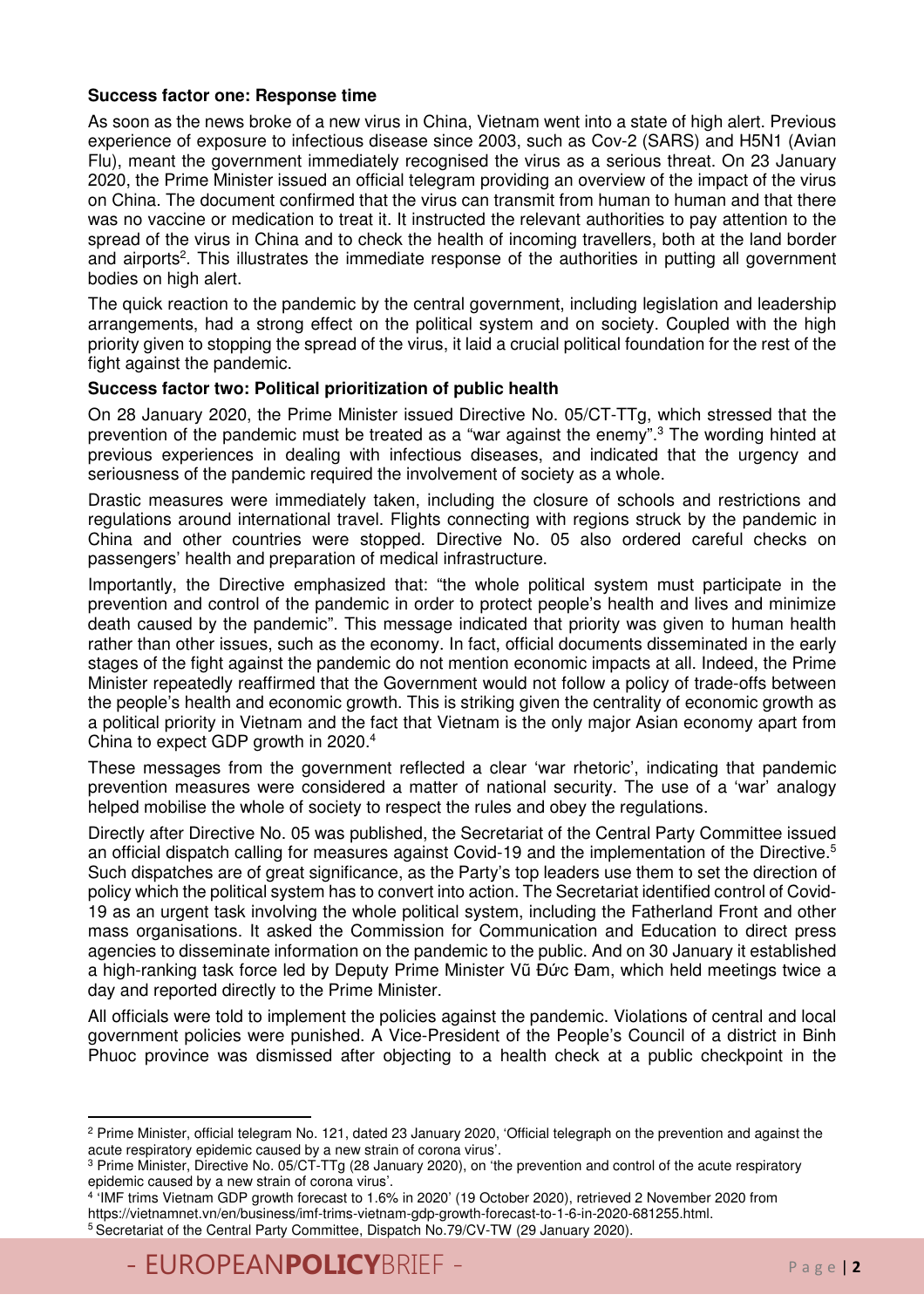province.<sup>6</sup> The Vice Chairman of the People's Committee of a commune in Thanh Hoa province was suspended after refusing to join a team ordered to identify people suspected of infection in the commune.<sup>7</sup>

#### **Success factor three: Political mobilization**

In the midst of the national lockdown, Prime Minister Nguyễn Xuân Phúc stated that success in Vietnam's fight against Covid-19 would result from its "national consensus"<sup>8</sup> , including coordination among state agencies and between the state and society as a whole. In many ways, this analysis was spot on. Given the known challenges of inter-ministerial coordination in Vietnam, the close cooperation within the entire political apparatus has been striking. Ministries – notably of Defence, of Health, and of Information and Communications – coordinated closely with provinces/cities, with communes/wards, and with residential quarters, where local officials are responsible for informing individual households of government policies.<sup>9</sup>

Among the central governmental bodies, the Ministry of Defence played an active role in the fight against the pandemic, with troops patrolling the borders with China, Laos and Cambodia. This ministry also provided much of the infrastructure to fight the pandemic. Military camps near cities like Hanoi or Ho Chi Minh city accommodated thousands of Vietnamese returning from abroad during their quarantine. Military hospitals were also ready to receive virus infected patients.

The Ministry of Health immediately appointed a new Deputy Minister with experience combating infectious diseases. This was a key appointment as the Ministry of Health hosts the National Steering Committee for COVID-19 Prevention and Control, which coordinates various ministries and agencies policy-making on pandemic prevention and control. The ministry also runs this committee's Treatment Subcommittee that provides guidelines for the treatment of coronavirus patients as well as professional coordination among medical establishments nationwide.

The Ministry of Information and Communications mobilized the propaganda system from the central to the local level. Information on the pandemic was updated regularly on mass media, including television channels, radio, newspapers (printed and online) and local radio (at ward/village level). With the Ministry of Health's support, a song aimed at youth was released to raise awareness about the virus and ways of preventing it: it became highly popular. Posters with instruction about sanitary skills such as hand washing were put up in streets and public places. These strategies, which resemble strategies last seen in wartime many decades ago, helped mobilise people into the 'war' against the pandemic.

The chain of command allowed pandemic prevention policies to reach the whole of society at high speed. But this was not just a top-down response. Each province was charged with responding urgently to any outbreak within its borders. Provincial leaders were obliged to follow the directions and guidelines issued by the government, but were authorised to make their own policies and actions based on their specific local situation. However, in some cases, the central government intervened in the province's decisions when it found them violating laws, underestimating or overestimating the pandemic, or obstructing economic activities.

Province/city authorities thus enjoyed considerable autonomy to design responses appropriate to local conditions. During the opening up of the national lockdown, localities were consulted before they were classified in a three-tier system of risk levels – high, medium, low – each with its own lockdown end date. Cooperation between central, provincial and local government has been a hallmark of Vietnam's political mobilisation.

Local authorities, specifically at commune/ward level, have also been crucial in the implementation of directives issued by higher levels, i.e. central government, province/city, district. Pandemic-related

 $\overline{a}$ 6 Bao Chinh Phu (17 April 2020), 'Cách hết chức vụ trong Đảng đối với Phó chủ tịch HĐND huyện không chấp hành chống dịch' (Dismissed all of positions in the Party for the Vice President of District People Council, who did not follow regulations on epidemic control): http://baochinhphu.vn/Hoat-dong-dia-phuong/Cach-het-chuc-vu-trong-Dang-doi-voi-

<sup>&</sup>lt;u>Pho-Chu-tich-HDND-huyen-khong-chap-hanh-chong-dich/393343.vgp,</u> retrieved 2 November 2020.<br><sup>7</sup> Tuoi Tre Online (6 August 2020), 'Phó chủ tịch xã không đi chống dịch Covid-19 vì "trời mưa"' (Vice Chairman of the commune people committee did not go to control Covid-19 because "it's raining"): https://tuoitre.vn/pho-chu-tich-xakhong-di-chong-dich-covid-19-vi-troi-mua-202008061642331.htm, retrieved 2 November 2020.

<sup>&</sup>lt;sup>8</sup> Tien Dung (7 April 2020), 'PM Nguyen Xuan Phuc: Vietnam has national consensus in the fight against pandemic', http://en.bocongan.gov.vn/news-events/pm-nguyen-xuan-phuc-vietnam-has-national-consensus-in-the-fight-againstpandemic-t6717.html, retrieved 2 November 2020.

<sup>&</sup>lt;sup>9</sup> Inhabitants of wards/villages are grouped into 'residential quarters' headed by elected locals.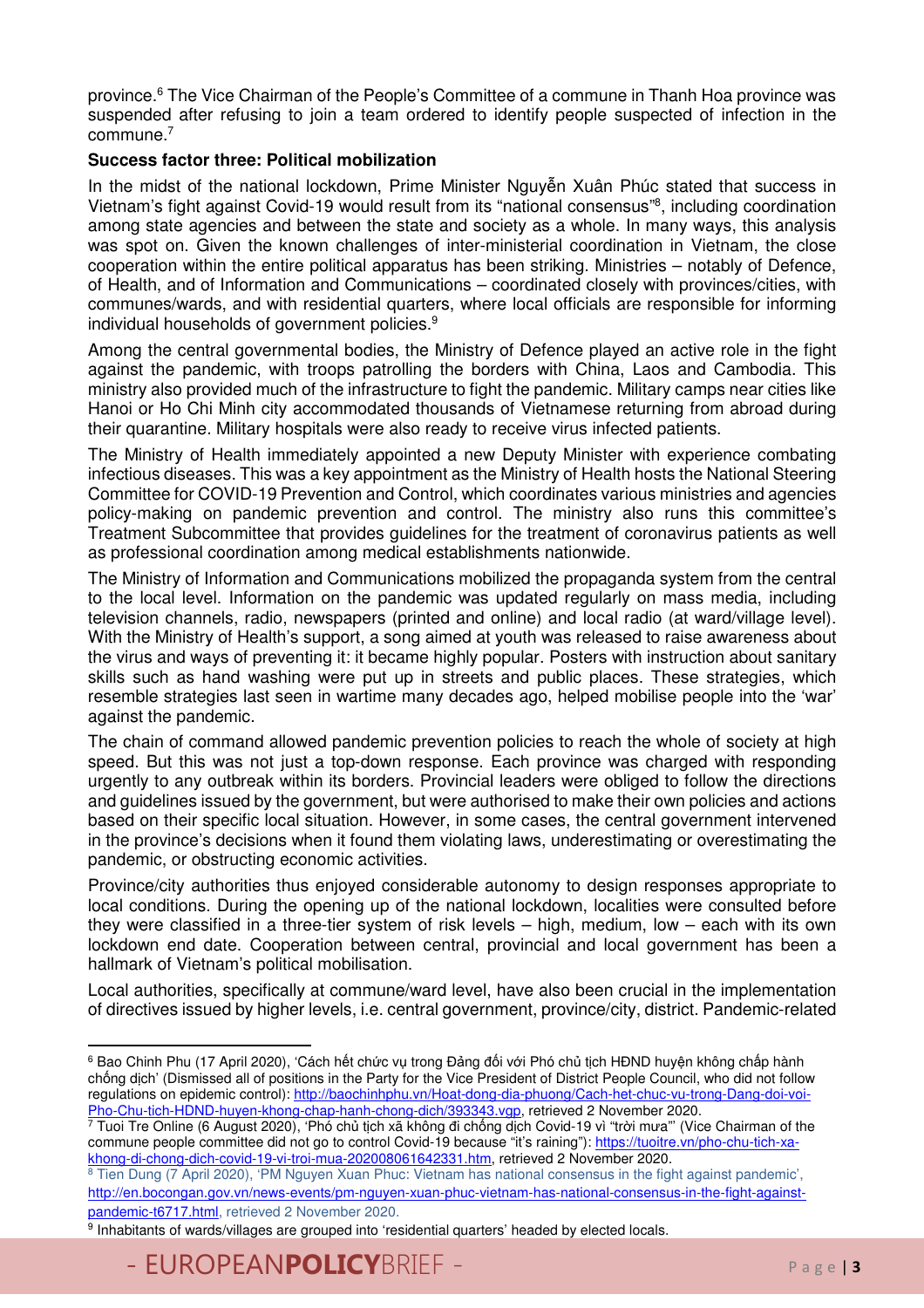directives are transferred to residential quarters, from where they are communicated to individual households. National policies can quickly and effectively reach the whole of Vietnamese society through this channel. In addition, the leaders of residential quarters supervise the implementation of policies. Local police too play an important role in helping the medical system, namely ward and district health officers, to identify and quickly approach people at risk of infection (classified F1, F2 or F3), so local authorities can quickly make appropriate decisions (quarantine in dedicated facilities or at home). In some localities when people are isolating at home, police officers also stand guard to prevent them from going out and help them buy food.

#### **POLICY IMPLICATIONS AND RECOMMENDATIONS**

Vietnam's political system has many particularities and its experience may not be easily transferrable to other contexts. Vietnam's approach has also included a number of restrictions on individuals' freedom of expression, including laws about spreading misinformation and fake news.

Yet, it is clear that a wide range of countries, regardless of their political system, could learn from the swift response, the high political prioritization, the comprehensive and coordinated political mobilization and inclusive societal approach employed in Vietnam. The fact that top leaders took the threat seriously from the beginning, combined with the ability to mobilize the political and civil societal apparatus to combat the pandemic, will make the Vietnamese experience in 2020 an important case study to learn from when facing future pandemics and similar crises.

### **RESEARCH PARAMETERS**

**Competing Regional Integrations in Southeast Asia** (CRISEA) is an interdisciplinary research project that studies multiple forces affecting regional integration in Southeast Asia and the challenges they present to the peoples of Southeast Asia and its regional institutional framework, ASEAN.

CRISEA innovates by encouraging 'macro-micro' dialogue between disciplines: global level analyses in international relations and political economy alongside socio-cultural insights from the grassroots methodologies of social sciences and the humanities.

Coordinated by the Ecole française d'Extrême-Orient (EFEO) with its unique network of ten field centres in Southeast Asia, the project brings together researchers from seven European and six Southeast Asian institutions, with three objectives:

#### **1. Research on regional integration**

Multiple internal and external forces drive regional integration in Southeast Asia and compete for resources and legitimacy. CRISEA has identified five 'arenas of competition' for the interplay of these forces, investigated in the project's five research Work Packages. It further aims to assess the extent to which they call into question the centrality of ASEAN's regional model.

#### **2. Policy relevance**

CRISEA reaches beyond academia to engage in public debate and impact on practitioners in government and non-government spheres. By establishing mechanisms for dialogue with targeted audiences of policymakers, stakeholders and the public, the project furthers European science diplomacy in Southeast Asia and promotes evidence-based policymaking.

#### **3. Networking and capacity-building**

CRISEA reinforces the European Research Area (ERA) in the field of Asian Studies through coordinated EU-ASEAN academic exchange and network development. It connects major research hubs with emerging expertise across Europe and Southeast Asia. CRISEA also promotes participation of younger generation academics in all its activities, notably policy dialogues.

# - EUROPEAN**POLICY**BRIEF - P a g e <sup>|</sup>**<sup>4</sup>**